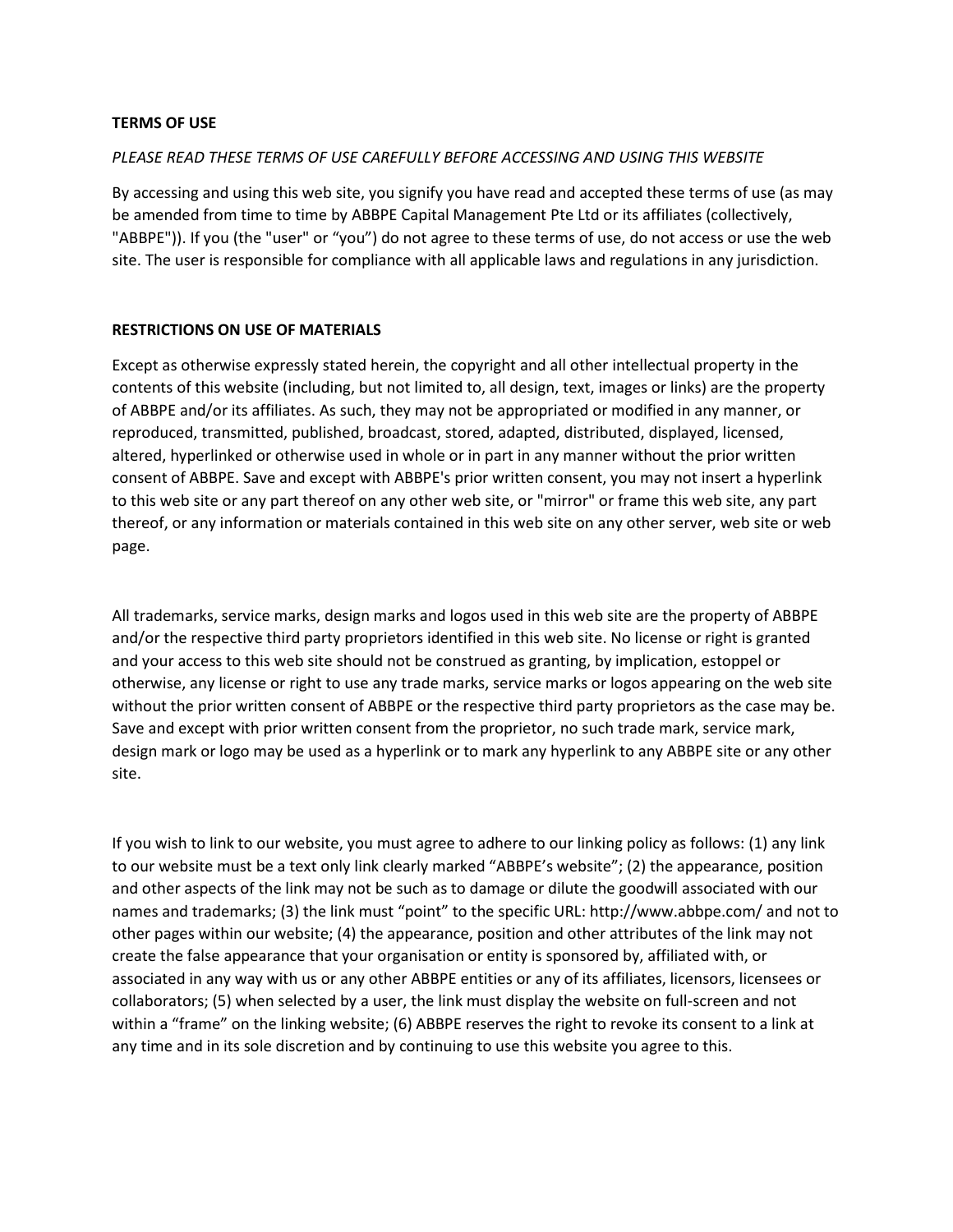### **NO OFFERS, SOLICIATION OR RELIANCE**

The information on this website is provided for informational purposes only. No content or other material on this website shall be used or considered as an offer to sell, issue or make available or a solicitation of any offer to buy the securities, products or services of ABBPE or any other issuer. Offers can only be made where lawful under, and in compliance with, applicable law. ABBPE makes no representations that transactions, products or services discussed on this website are available or appropriate for sale or use in all jurisdictions or by all investors. Those who access this website do so at their own initiative and are responsible for compliance with local laws or regulations.

While ABBPE uses reasonable efforts to obtain information from reliable sources, ABBPE makes no representations or warranties as to the accuracy, reliability or completeness of any information or document at this website obtained outside of ABBPE.

ABBPE is not utilizing this website to provide investment or other advice, and no information or material at this website is to be deemed a recommendation to buy or sell any securities or is to be relied upon for the purpose of making or communicating investment or other decisions. In addition, no information, content or other materials contained on this website should be construed or relied upon as investment, legal, accounting, tax or other professional advice or in connection with any offer or sale of securities.

Past performance is not indicative of future results; no representation is being made that any investment will or is likely to achieve profits or losses similar to those achieved in the past, or that significant losses will be avoided.

# **LINKS TO THIRD PARTY WEBSITES**

This website may contain links to websites operated by other parties ("third party websites"). We sometimes provide such links to third party websites as a convenience to users. Such third party websites are not under the control of us and you agree that access to any third party websites by you is entirely at your own risk. In particular, we recommend that you review carefully the privacy policy of any third party website before sending any personal data to those operating such websites.

We are not responsible for the content available on any third party website that is either linked to our website or that itself provides links to our website. Any such links to third party websites by us do not imply endorsement by us of material or content on those websites. We disclaim all liability with respect to any access by you to such linked third party websites and by continuing to use this website, you accept this disclaimer to its fullest possible extent permitted by law.

#### **NO REPRESENTATION OR WARRANTIES**